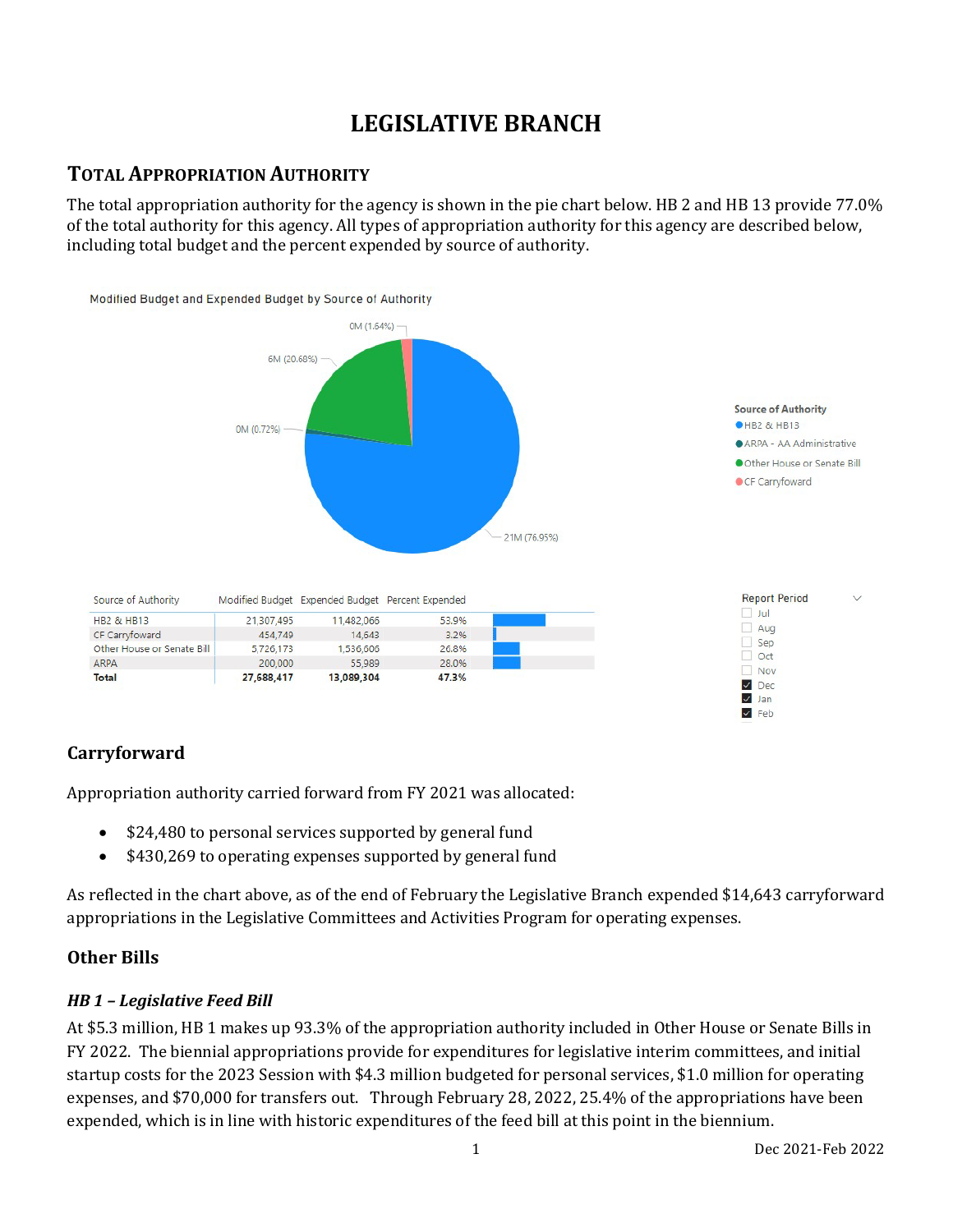#### *SB 191 – Revising State Finance Laws*

SB 191 included language allowing unencumbered and unexpended funding from HB 1, enacted by the 2019 Legislature, to be used for expenditures associated with HB 483. HB 483 revised laws related to exempt personal staff for the legislature including:

- A provision providing for a special counsel that serves at the pleasure of the Speaker of the House of Representative and the President of the Senate
- Authorizing exempt staff for the Speaker and the Minority Leader of the House of Representatives
- Providing for exempt staff for the President and the Minority Leader of the Senate

Personal services of \$293,493 are budgeted in FY 2022 with expenditures of \$157,207 through February 28, 2022.

## *HB 330 – Providing for a Financial Modernization and Risk Analysis Study*

HB 330 provided a biennial appropriation of \$50,000 for additional Legislative Finance Committee members and to support interim activities. The bill also extended appropriation authority provided in the 2021 biennium for the financial modernization and risk analysis study. Between the two appropriations, personal services are budgeted at \$33,509 in FY 2022 and operating expenses at \$47,109. Through February 28, 2022 the Legislative Fiscal Division has expended \$12,001 in personal services and \$5,553 in operating expenses.

#### *Other bills*

Small amounts of funding were also provided in FY 2022 for:

- HB 39 Continued review of child protective services matters, \$6,500
- HB 689 Revising campaign finance and practice laws, \$600
- SB 303 Revising telecommunication contracts that provide services for state inmates, \$400

As of February 28, 2022, the Legislative Services Division has expended \$4,214 in HB 39 appropriations.

#### *COVID-19 Authority*

The following chart is provided to allow the legislature to examine the funding that is available to the agency for COVID-19 impacts.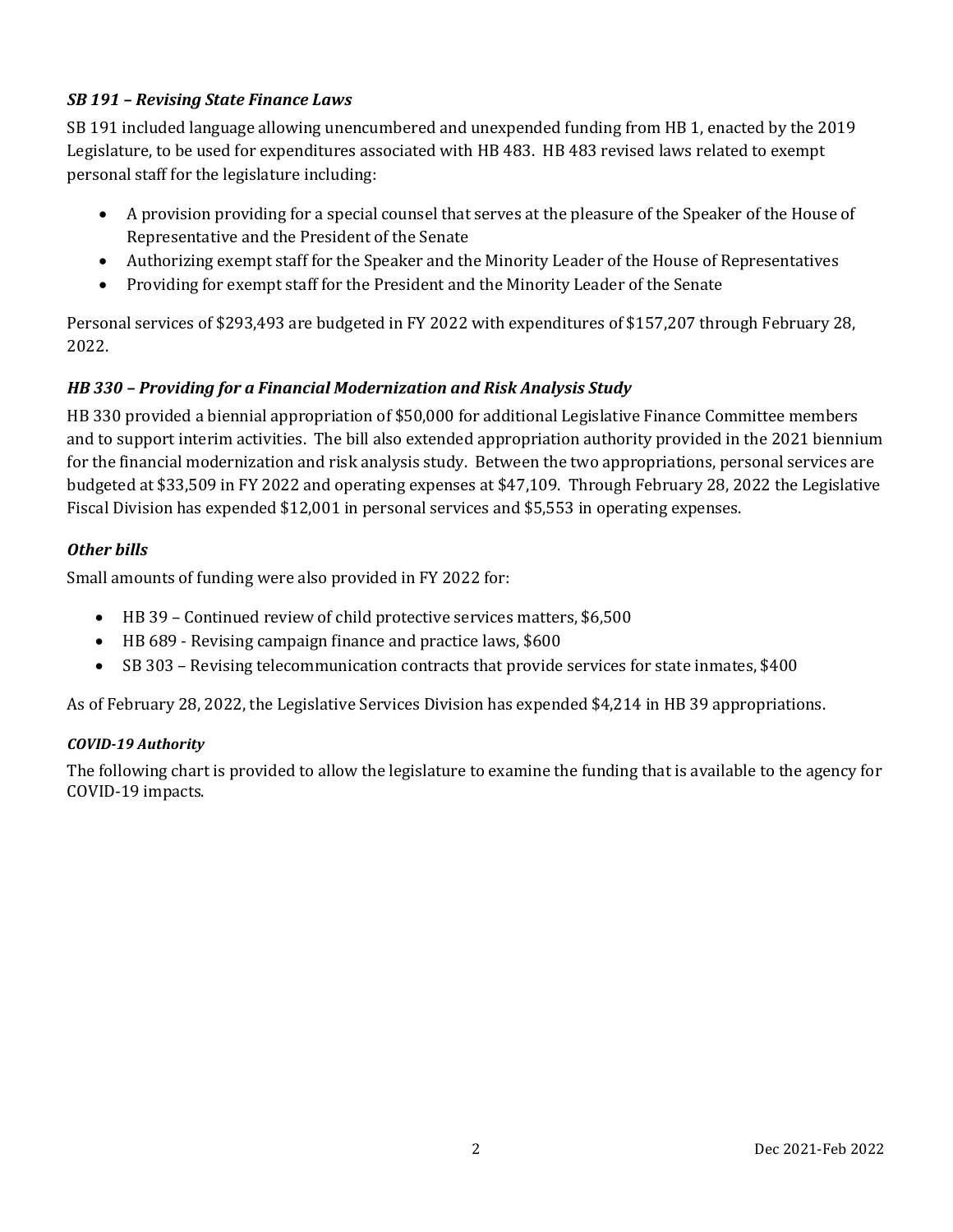

The Legislative Branch received a total of \$1.2 million in COVID-19 funds including:

- \$985,000 in coronavirus relief funds to address social distancing aids, sanitizing supplies, and other costs associated with the COVID-19 pandemic. All of this funding was expended in the 2021 biennium
- \$200,000 of the American Rescue Plan Act funds appropriated in HB 632 to provide for remote or hybrid legislative meetings during FY 2022. Through February 28, 2022 the Legislative Services Division has expended \$55,989 of the funding, or 28.0%, for personal services

## **Statutory Appropriations**

The funds in the Legislative Branch retirement termination reserve account may be used for staff retirement termination pay in the Legislative Branch and are statutorily appropriated. The funds may only be expended with the approval of the appropriate branch division director. The 2021 Legislature transferred \$300,000 in general fund into the retirement termination reserve account for anticipated retirements in the 2023 biennium. As of the end of February none of the funds have been expended.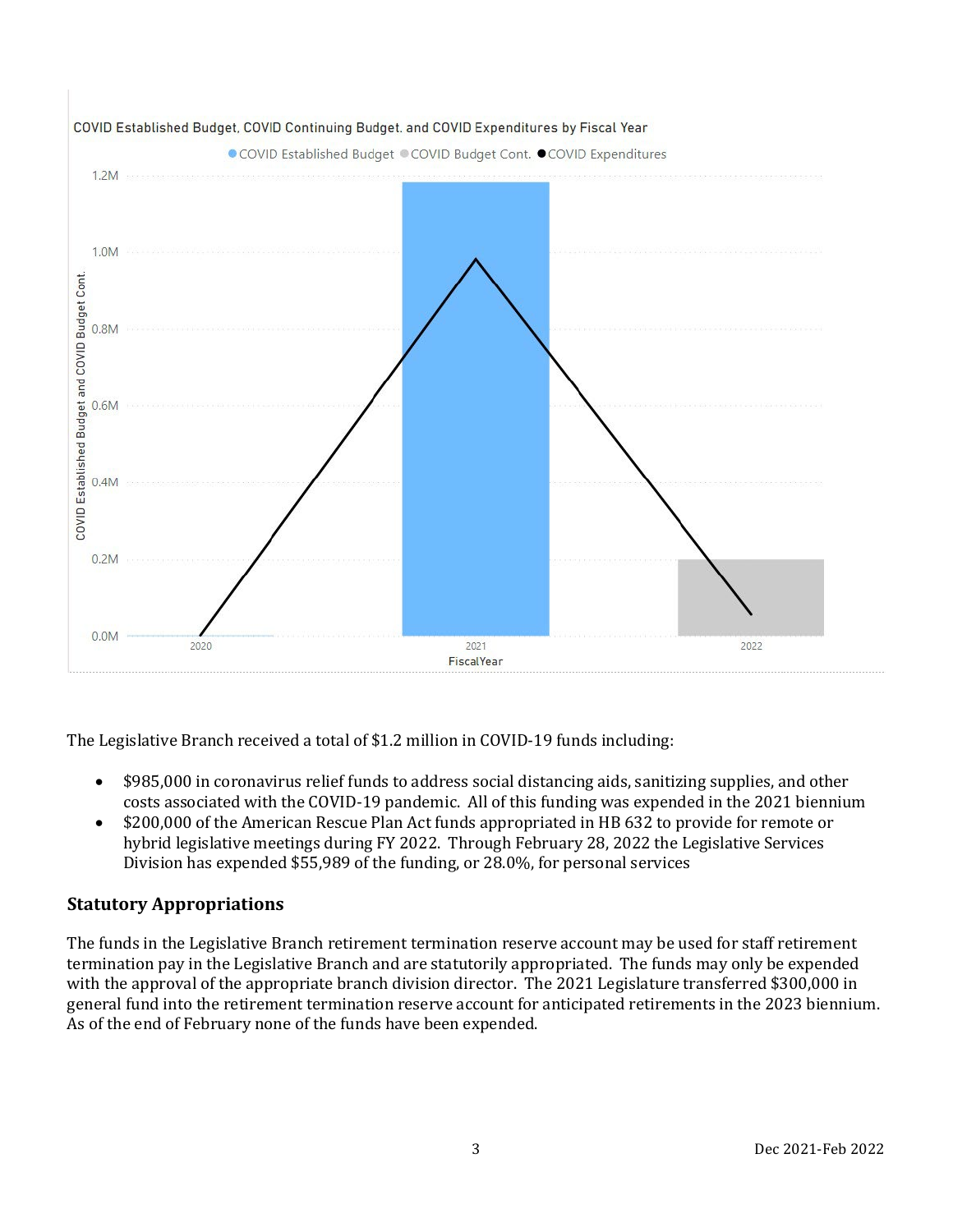## **HB 2 BUDGET MODIFICATIONS**

The following chart shows the HB 2 budget as passed by the legislature, including the pay plan, and the HB 2 modified budget between December 1, 2021 and February 28, 2022. Net modifications to the budget include operating plan changes from one expenditure account to another, program transfers, reorganizations, and agency transfers of authority. The positive modifications and negative modifications are shown by program, expenditure account, and fund type.

| Legislative Budget Compared to Modified Budget - HB 2 Only |                                                   |            |                   |  |
|------------------------------------------------------------|---------------------------------------------------|------------|-------------------|--|
| <b>Agency Name</b>                                         | December Modified March Modified<br><b>Budget</b> | Budget     | Net Modifications |  |
| <b>Legislative Branch</b><br>F.                            | 21,307,495                                        | 21,307,495 |                   |  |
| <b>AUDIT &amp; EXAMINATION</b>                             | 5,088,088                                         | 5,088,088  |                   |  |
| <b>FISCAL ANALYSIS &amp; REVIEW</b>                        | 2.354.534                                         | 2.354.534  |                   |  |
| LEGIS, COMMITTEES & ACTIVITIES                             | 1,623,848                                         | 1,623,848  |                   |  |
| <b>LEGISLATIVE SERVICES</b>                                | 12,241.025                                        | 12.241.025 |                   |  |
| Total                                                      | 21,307,495                                        | 21,307,495 |                   |  |

| Acct & Lvl 1 DESC                            | December Modified March Modified<br><b>Budget</b> | Budget     | <b>Net Modifications</b> |
|----------------------------------------------|---------------------------------------------------|------------|--------------------------|
| □ 61000 Personal Services                    | 14.173.391                                        | 14.173.391 |                          |
| □ 62000 Operating Expenses                   | 5,630,408                                         | 5.630.408  |                          |
| <b>E</b> 63000 Equipment & Intangible Assets | 1.059.696                                         | 1.059.696  |                          |
| ⊞ 68000 Transfers-out                        | 444,000                                           | 444,000    |                          |
|                                              |                                                   |            |                          |

| <b>Fund Type</b>          | December<br><b>Modified Budget</b> | March Modified<br><b>Budget</b> | Net Modifications |  |
|---------------------------|------------------------------------|---------------------------------|-------------------|--|
| D <sub>1</sub> General    | 18,347,071                         | 18,347,071                      |                   |  |
| □ 02 State/Other Spec Rev | 2,960.424                          | 2.960.424                       |                   |  |

Between December 1, 2021 and February 28, 2022 the Legislative Branch did not modify its HB 2 budget authority.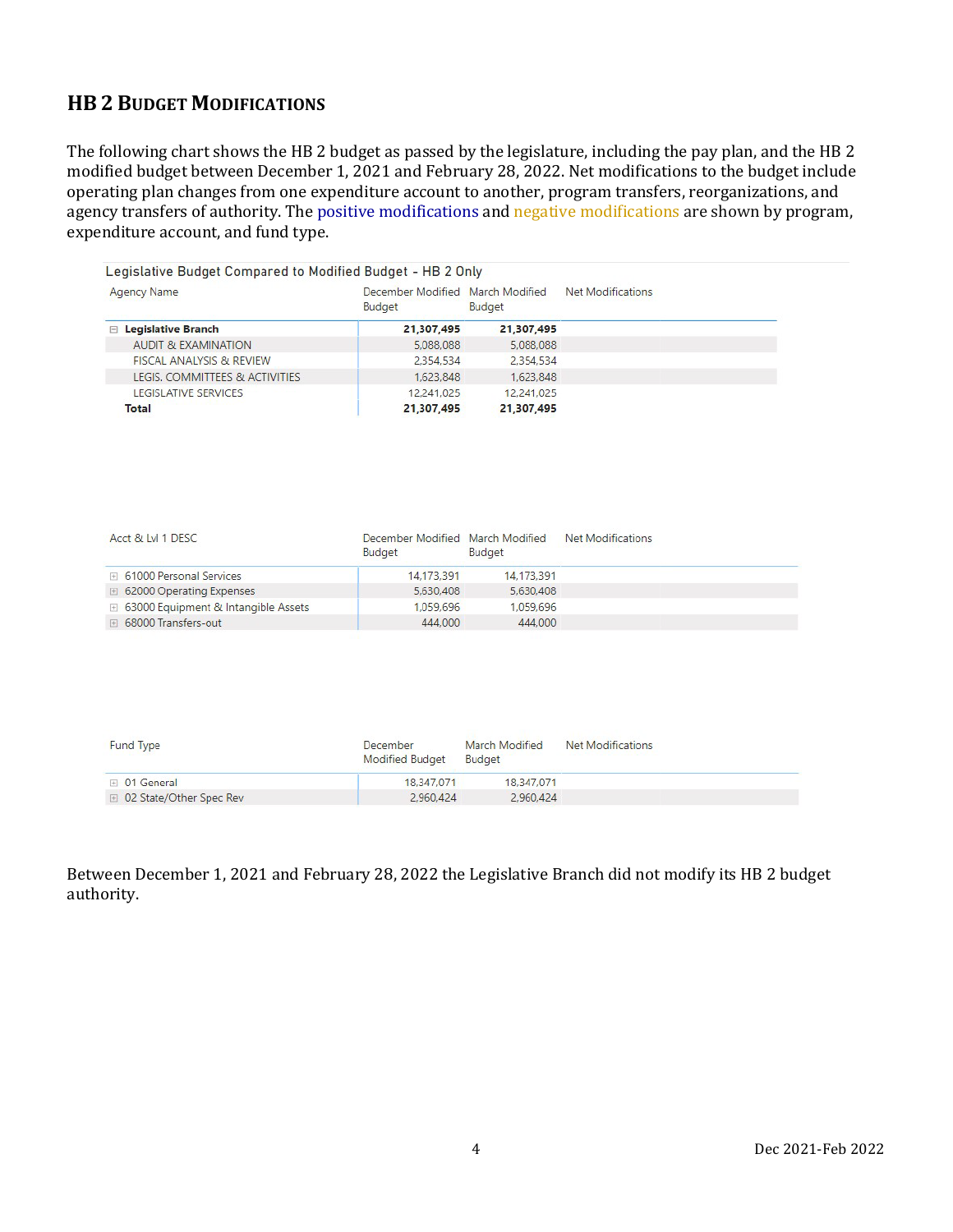## **HB 2 APPROPRIATION AUTHORITY**

The following chart shows the appropriated budget for the agency compared to expenditures through February 28, 2022.



| Total                            | 21,307,495 | 11,482,066 | 53.9% |
|----------------------------------|------------|------------|-------|
| <b>ELEGISLATIVE SERVICES</b>     | 12 241 025 | 6.597.603  | 53.9% |
| FILEGIS, COMMITTEES & ACTIVITIES | 1.623.848  | 850,828    | 52.4% |
| FI FISCAL ANALYSIS & REVIEW      | 2.354.534  | 1.341.925  | 57.0% |

General fund makes up 86.1% of the Legislative Branch HB 2 modified budget for FY 2022. State special revenues comprise the remaining 13.9% and support costs associated with the state broadcasting services; the preparation, publication, and distribution of the Montana Code Annotated; and a portion of the activities of the Legislative Audit Division.

## **Personal Services**

Personal services make up 66.5% of the budget with expenditures of \$8.1 million or 57.4% spent as of February 28, 2022.

The following chart shows the filled and vacant FTE within the agency as of February 1, 2022.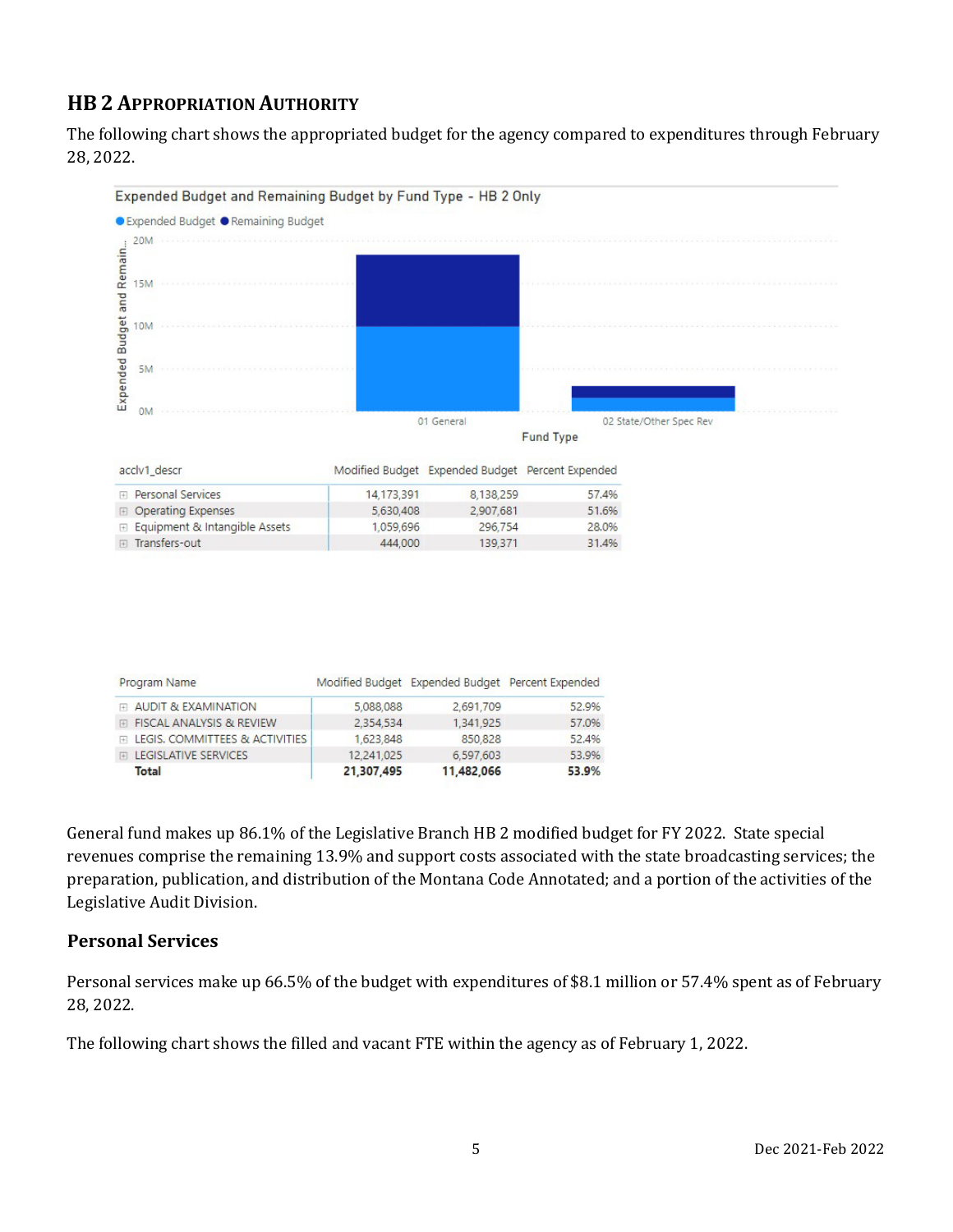# **Vacancies - House Bill 2**



As shown, the Legislative Branch had 7.9% of its HB 2 positions vacant as of February 1, 2022 including:

- 3.00 FTE or 4.4% within the Legislative Services Division
- 1.00 FTE or 5.0% within the Legislative Fiscal Division
- 7.10 FTE or 13.7% within the Legislative Audit Division

Staff recruitment and retention within the Legislative Branch continues to be a challenge, an issue recognized by the legislature. The 2021 Legislature provided all three divisions with additional personal services appropriations in the 2023 biennium to address staff salaries that are below the levels of similar positions within state government. The directors allocated the funding to market adjustments in July 2021.

Since November, the Legislative Branch has filled a number of vacancies and continues recruiting to fill other vacancies in the next few months.

## **Next Steps for Personal Services Reporting**

In upcoming Quarterly Financial Reports, the LFD will begin the process of a more comprehensive look at personal services. The LFD will compare two executive "snapshots" -- July 2020 and July 2022. The analysis will identify adjustments adopted by the legislature in 2021 and modifications made by the agencies, within the confines of budget law.

The September Quarterly Financial Report will provide the complete comparison from July 2020 to July 2022. Ultimately, the analysis will result in a description of all the components that will be part of the executive's decision package one (DP 1) 2025 biennium budget request. This work will prepare legislators for budget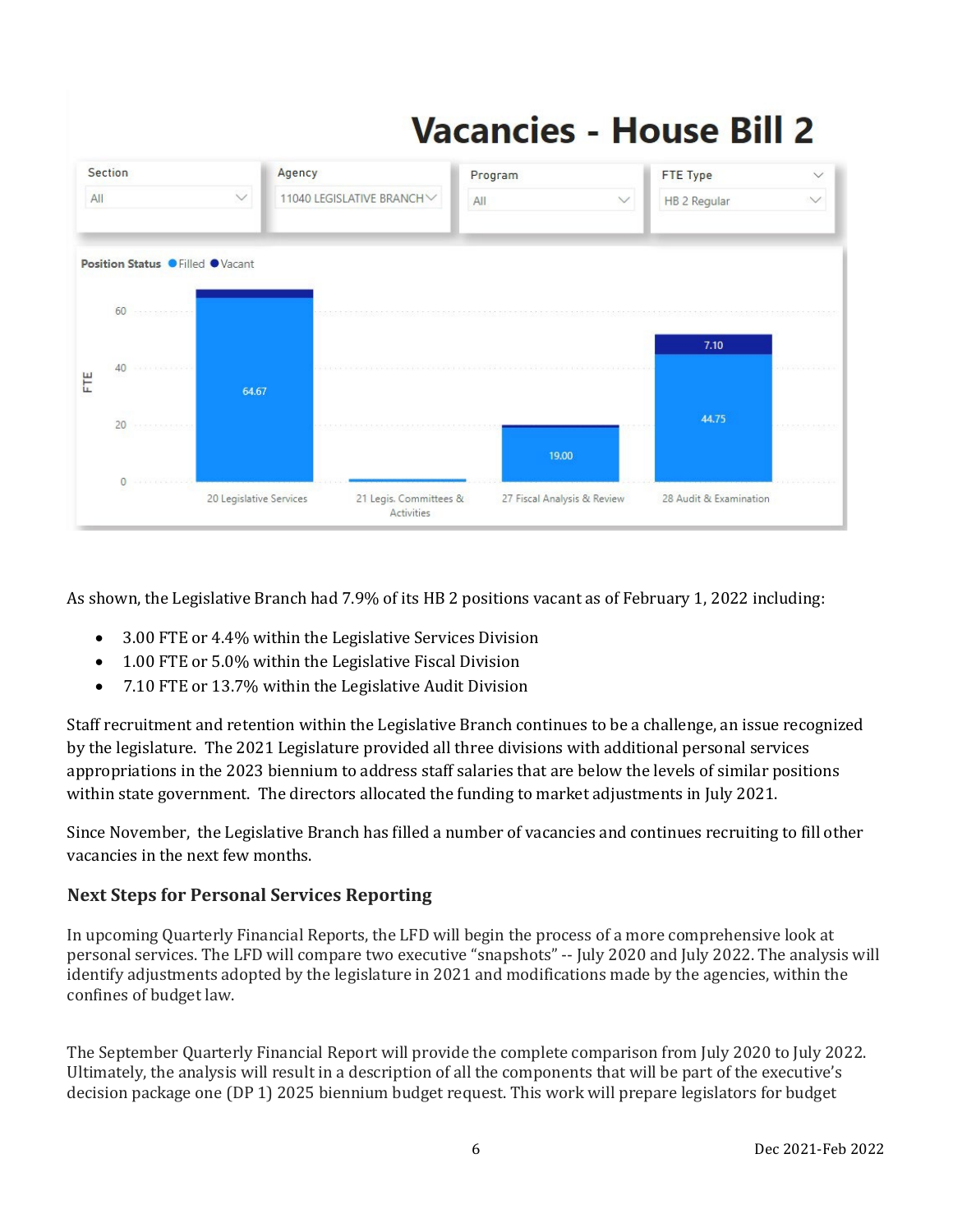deliberations in the 2023 session. For a review of how DP 1 works and snapshot components, please read this [short brochure](https://montana.maps.arcgis.com/apps/Cascade/index.html?appid=23095fcf15754f4fb38b63c58a884b97) from 2019.

## **Operating Expenses**

Operating expenses make up 26.4% of the Legislative Branch FY 2022 HB 2 modified budget. As of February 28, 2022, the branch has spent \$2.9 million, or 51.6% of the operating expenses budget. Significant operating expenditures made in the first seven months of the year include:

- \$50,000 for insurance
- \$248,000 for IT consulting and professional services
- \$157,000 for broadcast production services
- \$146,000 for printing services
- \$59,000 for webhosting
- \$147,000 for video site management expenses
- \$419,000 for software maintenance
- \$423,000 in annual dues

#### **Equipment and Intangible Assets**

Equipment and intangible assets make up 5.0% of the FY 2022 HB 2 modified budget. The majority of the funding (90.8%) was provided as a biennial, one-time-only general fund appropriation for upgrades for the LAWS system, legislative audit work paper automation, the legislator portal, codification application upgrade, and broadcasting system. As of the end of February, the Legislative Branch has expended \$296,754, or 28.0%.

#### **Transfers Out**

Transfers out make up 2.1% of the FY 2022 HB 2 modified budget. The majority of the funding was provided as a biennial, one-time-only general fund appropriation for a transfer to the Legislative Branch retirement termination reserve account. The funds in the Legislative Branch retirement termination reserve account may be used for staff retirement termination pay in the Legislative Branch. The funds may only be expended with the approval of the appropriate branch division director. The funds will be transferred to the retirement termination reserve account and used for anticipated retirement termination payouts.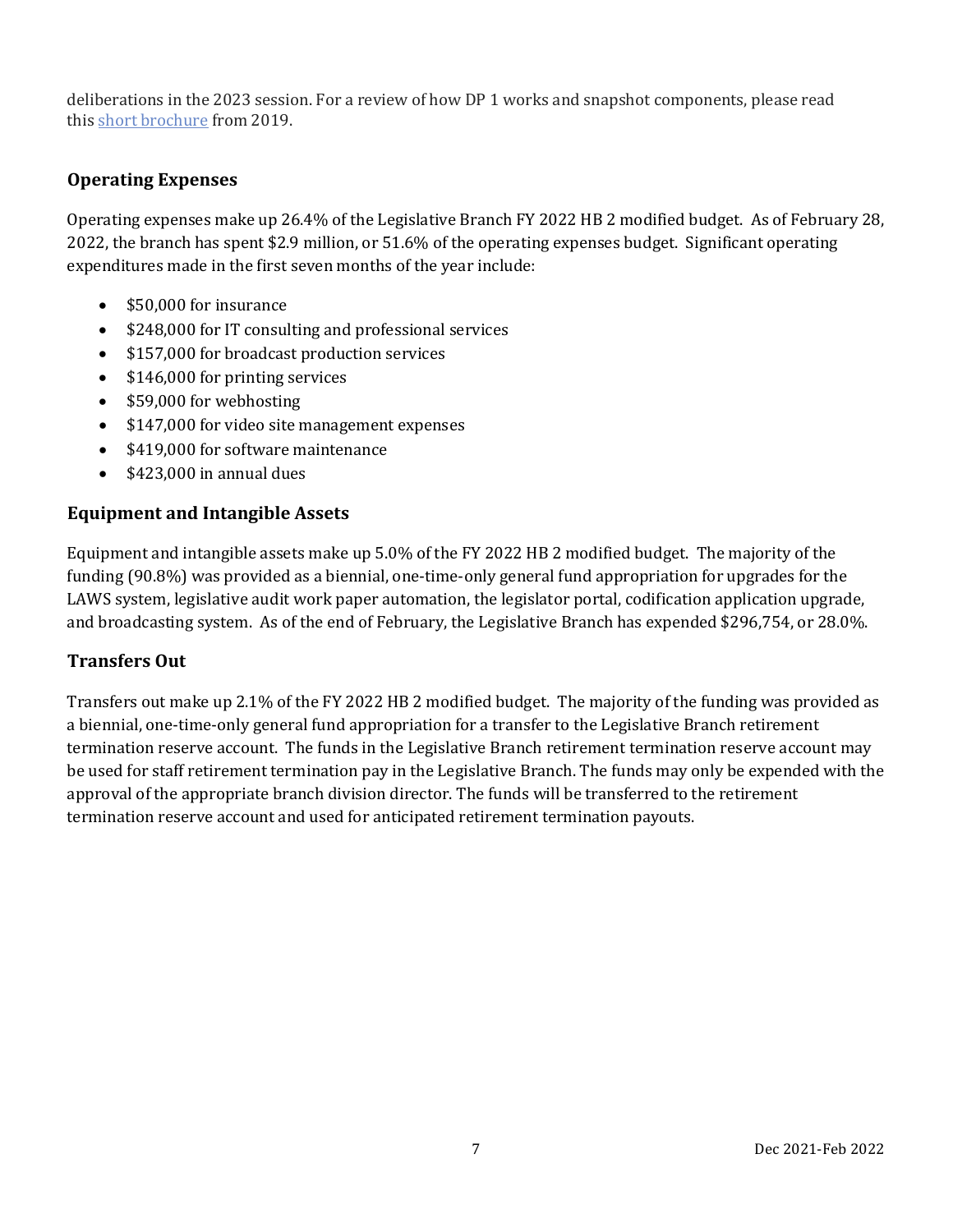## **OTHER ISSUES**

## **Information Technology Project Expenditures**



| Large Information Technology Projects   |          |               |               |                               |
|-----------------------------------------|----------|---------------|---------------|-------------------------------|
| Original and Revised Delivery Date      |          |               |               |                               |
|                                         | Start    | Original      | Revised       | Change from                   |
| Project                                 | Date     | Delivery Date | Delivery Date | <b>Original Delivery Date</b> |
| House/Senate Chamber Automation Project | 7/1/2019 | 10/30/2020    | 12/31/2021    | 87.7%                         |

| Large Information Technology Projects   |               |               |                        |  |
|-----------------------------------------|---------------|---------------|------------------------|--|
| Original and Revised Budgets            |               |               |                        |  |
|                                         | Original      | Revised       | Change from            |  |
| Project                                 | <b>Budget</b> | <b>Budget</b> | <b>Original Budget</b> |  |
| House/Senate Chamber Automation Project | 1,500,000     | 1,609,606     | 109,606                |  |

The Legislative Branch revised its budget for the House/Senate chamber automation project in April 2021, increasing the overall budget by \$109,606 and modifying the estimated completion date to December 2021 due to delays related to the impacts of COVID-19 on resource availability. As of the end of February, testing for the system continues. The bill drafting module is anticipated to be tested in mid-March with end-to-end testing of the system by the users to be conducted in May.